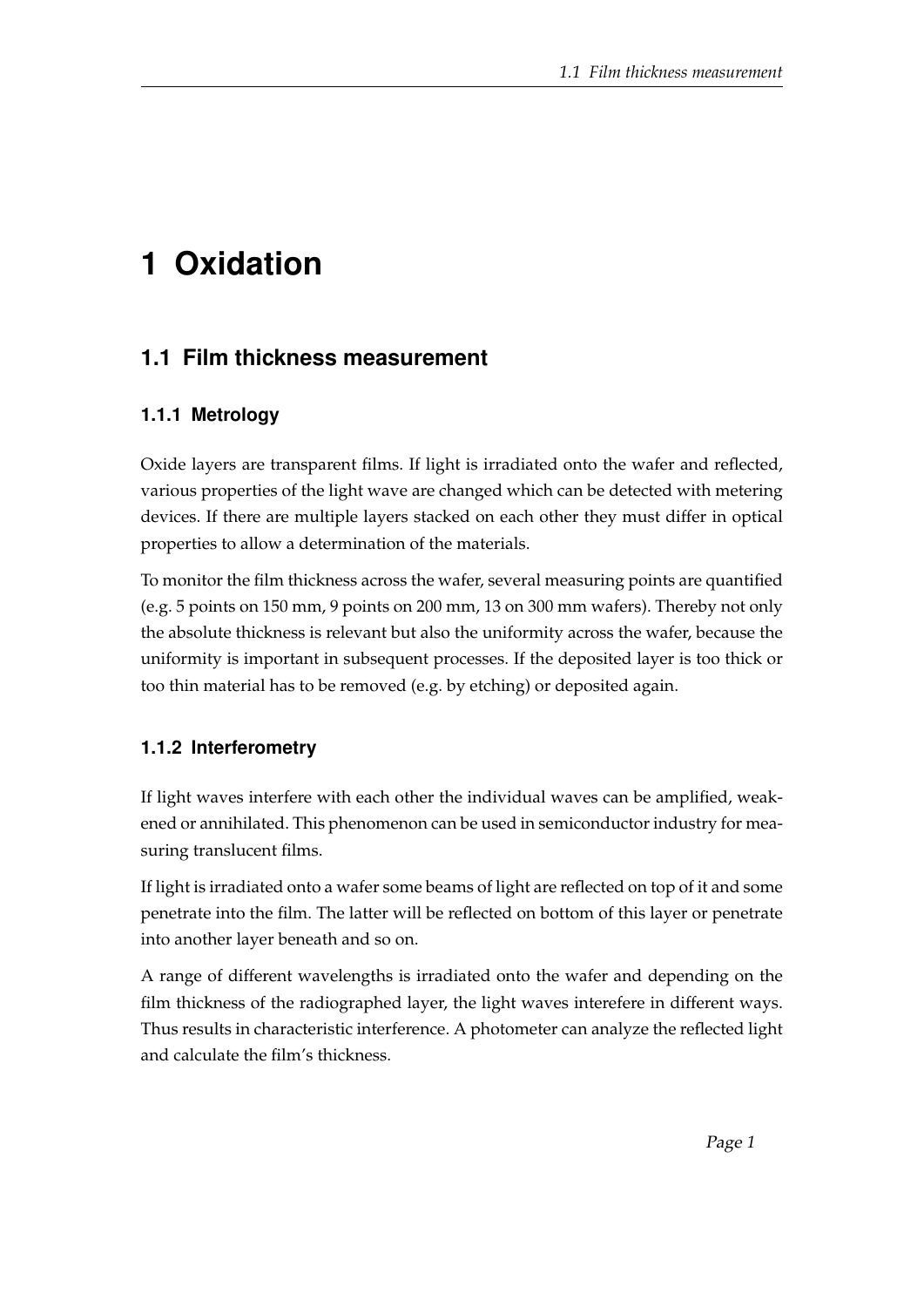<span id="page-1-1"></span><span id="page-1-0"></span>

Fig. 1.1: [\(a\)](#page-1-0) Interferometry, [\(b\)](#page-1-1) destructive and constructive superimposition of lightwaves

Interferometry can be used on films which are thicker than one fourth of the irradiated light.

#### **1.1.3 Ellipsometry**

Ellipsometry is the determination of the optical polarization of light. In metrology for example linear polarized light is irradiated in a fixed angle onto the wafer.

During reflection of light on top of the wafer or on interfaces of two layers, the light's polarization is changed. This change can be detected with an analyzer. By use of known optical properties of the film (e.g. angle of refraction, absorbance), of the light and of the polarization as well, the film thickness can be calculated.

In contrast to the interferometry, elliptical measurements can be used for films with a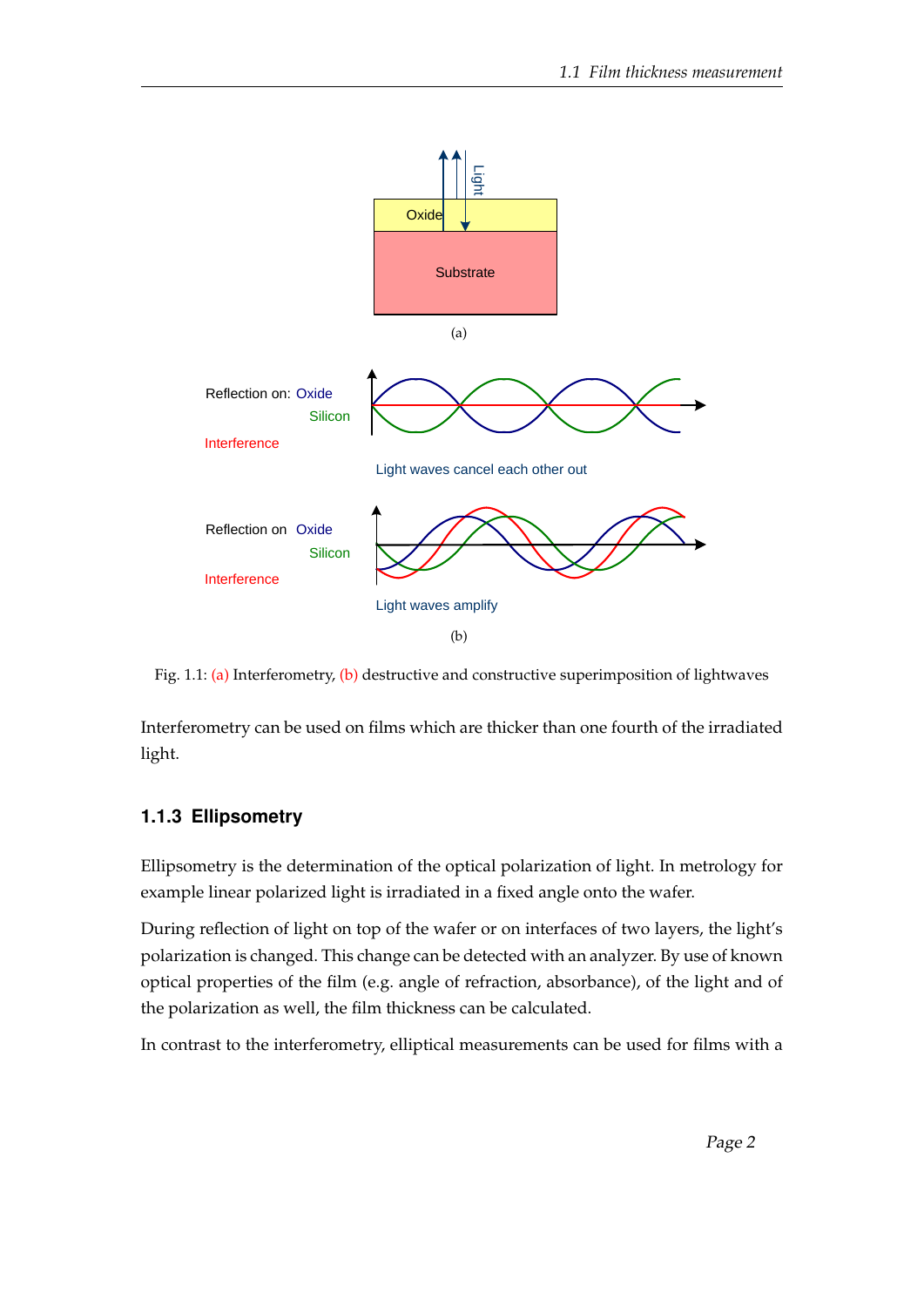

Radiated light is reflected and refracted, also the polarization changes



thickness less than one fourth of the irradiated light.

## **1.1.4 Appraisal of the measurement**

With these technics the thickness measurement can only be carried out indirect, therefor the optical parameters of the measured layers have to be known. Based on these parameters a model is constructed and a measurement is simulated. Subsequent the simulation is compared to the real measurement and the parameters of the model are varied until the measurement and the simulation do fit best.

The more parameteres are varied, the easier a fit can be achieved but the more uncertain is the result. Often a parameter, called goodness of fit (GOF), gives information about how well the simulation and the measurement do match (0 to 100 %).